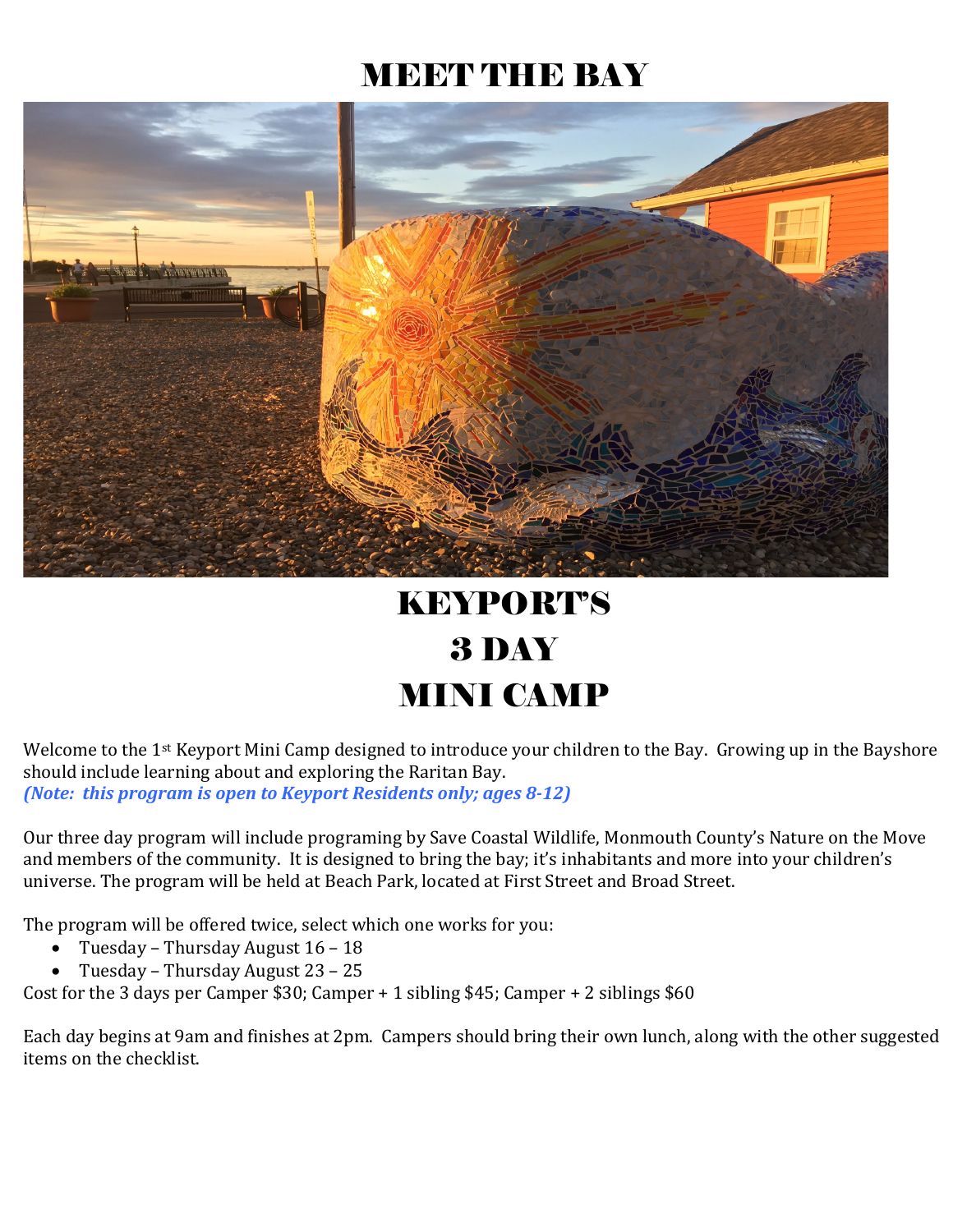# What to bring each day

- LUNCH
- WATER
- SUNSCREEN (Please apply initial coat before arrival)
- TOWEL
- SHOES/SANDALS THAT CAN GET WET
- HAT AND/OR SUNGLASSES
- ENTHUSIASM
- QUESTIONS

Arrive at the Beach Park Gazebo between 8:45 and 9am Pick up is 2pm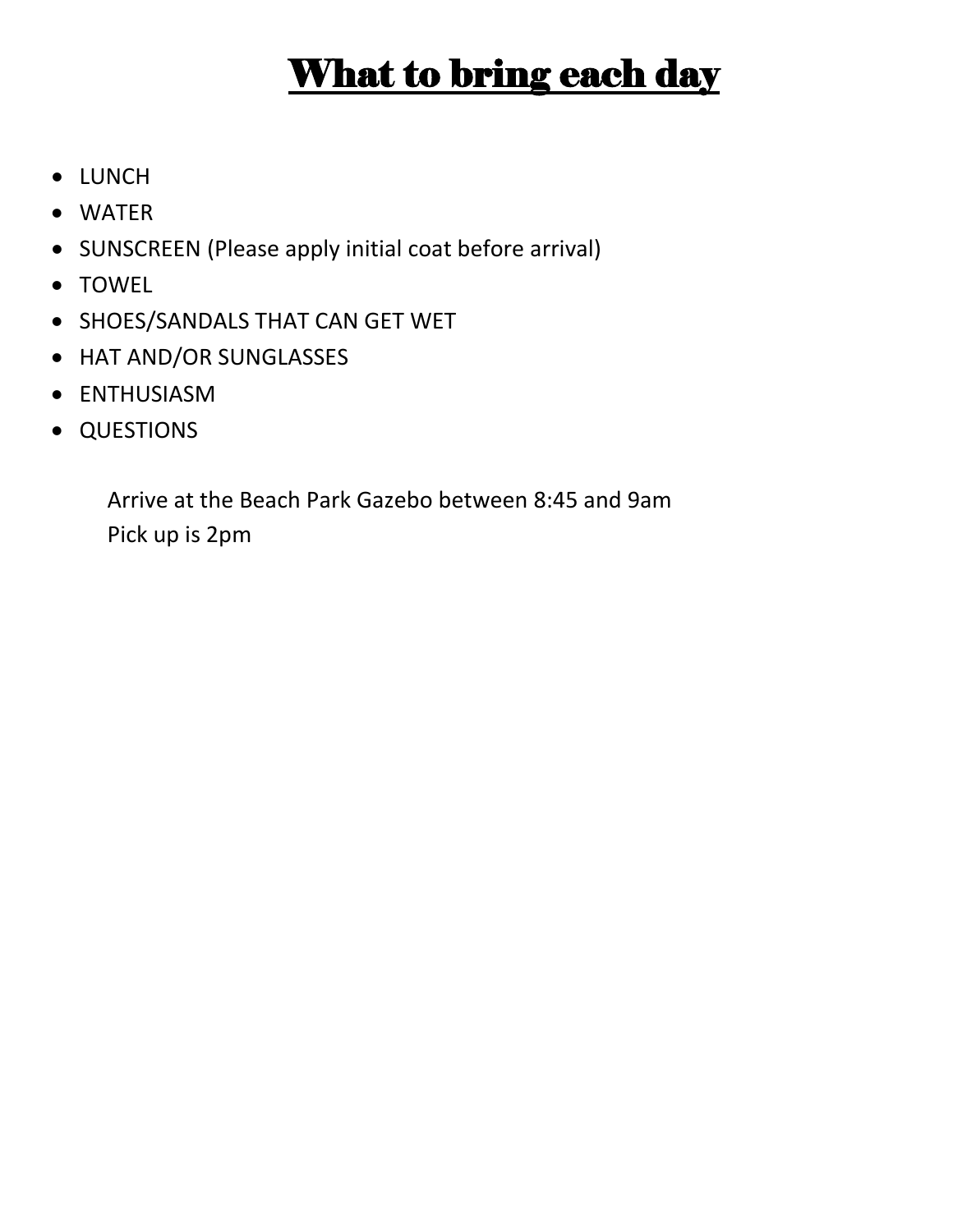**DAILY CAMP SCHEDULE**

**8:45-9:00** Drop off **9:00-9:15** Overview of the day **9:15 – 12:00** Primary program **12:00-1:00** – Lunch and Volleyball **1:00 – 2:00** Review/Journal/Create

\*\*LUNCH IS NOT INCLUDED \*\*

## **REGISTRATION DETAILS**

**Please note each camp will have limited capacity, we will maintain a short waitlist in the event of any cancellations** 

- Three completed forms: Registration, Medical, Waiver **and** Check must be mailed to
	- Borough of Keyport Attn: Recreation P.O. Box 60 Keyport NJ 07735.
- Notifications of acceptance/waitlist will be communicated by July 11th.

Questions please call or email:

### *Recreation Secretary*

Denise Nellis Phone: 732-739-5145 **[recreation@keyportonline.com](mailto:recreation@keyportonline.com)**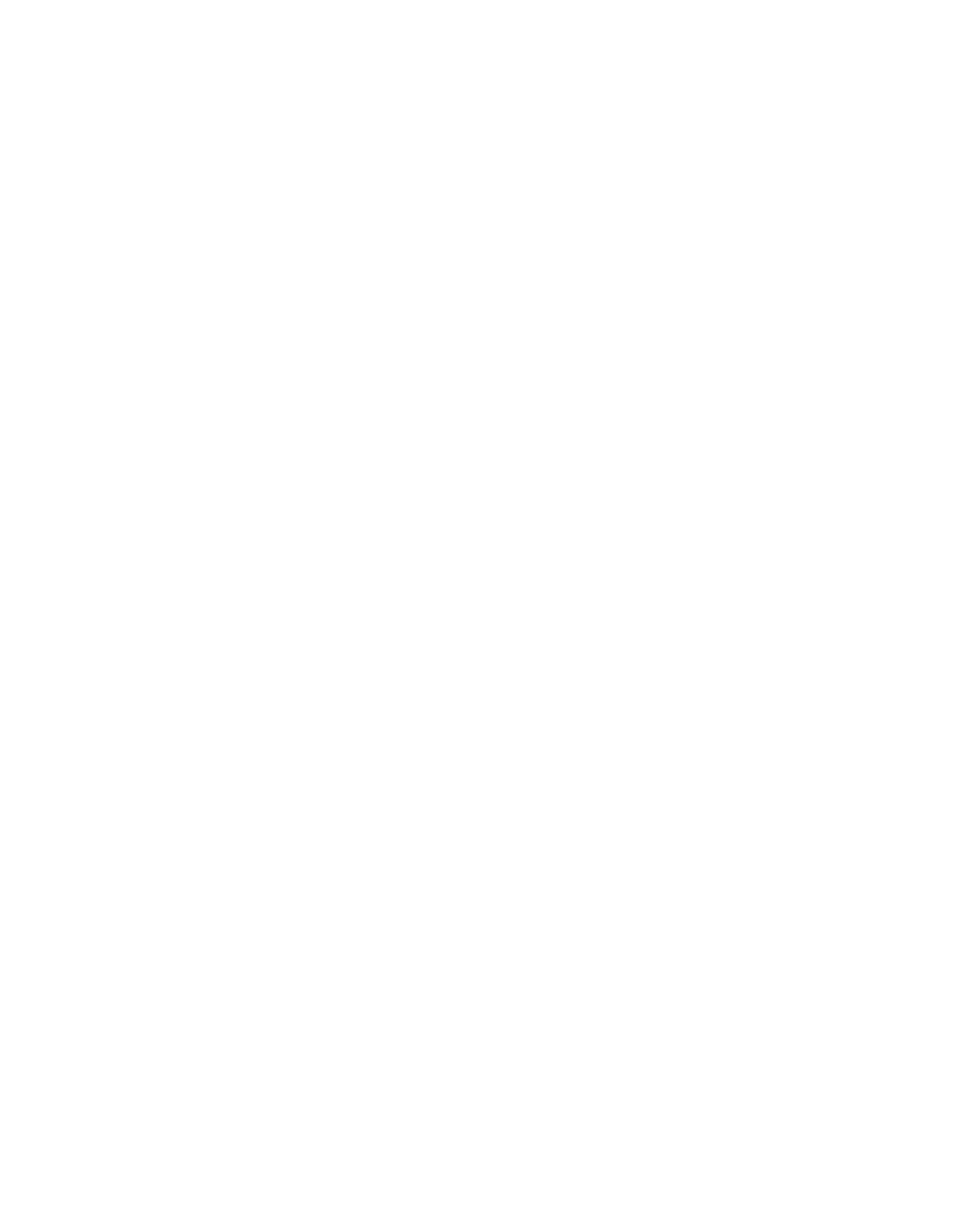#### *Keyport 3-day Mini Camp 2022 Registration Form*

#### **9:00am-2:00pm Tuesday-Thursday Ages: 8-12 years old Circle One Program: Aug 16-18 or Aug 23-25 (Are you able to attend either one if your choice is already full? Yes/No)**

|                                                           |                                               |                                                                                                                                                                                                                                | Home Address: North American Commission Commission Commission Commission Commission Commission Commission Commission |
|-----------------------------------------------------------|-----------------------------------------------|--------------------------------------------------------------------------------------------------------------------------------------------------------------------------------------------------------------------------------|----------------------------------------------------------------------------------------------------------------------|
|                                                           |                                               |                                                                                                                                                                                                                                |                                                                                                                      |
|                                                           |                                               |                                                                                                                                                                                                                                |                                                                                                                      |
|                                                           |                                               |                                                                                                                                                                                                                                |                                                                                                                      |
|                                                           |                                               |                                                                                                                                                                                                                                |                                                                                                                      |
|                                                           |                                               | Relationship: Note and the set of the set of the set of the set of the set of the set of the set of the set of the set of the set of the set of the set of the set of the set of the set of the set of the set of the set of t |                                                                                                                      |
|                                                           |                                               |                                                                                                                                                                                                                                |                                                                                                                      |
|                                                           |                                               |                                                                                                                                                                                                                                |                                                                                                                      |
|                                                           |                                               | Relationship: And All and All and All and All and All and All and All and All and All and All and All and All                                                                                                                  |                                                                                                                      |
|                                                           |                                               |                                                                                                                                                                                                                                |                                                                                                                      |
|                                                           |                                               |                                                                                                                                                                                                                                |                                                                                                                      |
| last) below.                                              |                                               |                                                                                                                                                                                                                                | Sign in/Sign out. If someone other than you will be signing your child in or out, please list name (first &          |
| 1.                                                        |                                               |                                                                                                                                                                                                                                |                                                                                                                      |
| 2.                                                        |                                               |                                                                                                                                                                                                                                |                                                                                                                      |
| 3.                                                        |                                               |                                                                                                                                                                                                                                |                                                                                                                      |
| <b>Please Check:</b> My child will be picked up from camp |                                               |                                                                                                                                                                                                                                |                                                                                                                      |
|                                                           |                                               | My child has permission to walk home after camp                                                                                                                                                                                |                                                                                                                      |
|                                                           | *Children walking will be released at 2:00pm* |                                                                                                                                                                                                                                |                                                                                                                      |
|                                                           |                                               |                                                                                                                                                                                                                                | MY CHILD MAY BE PHOTOGRAPHED FOR KEYPORT RECREATION FACEBOOK PAGE/CAMP PURPOSES.                                     |

**YES NO**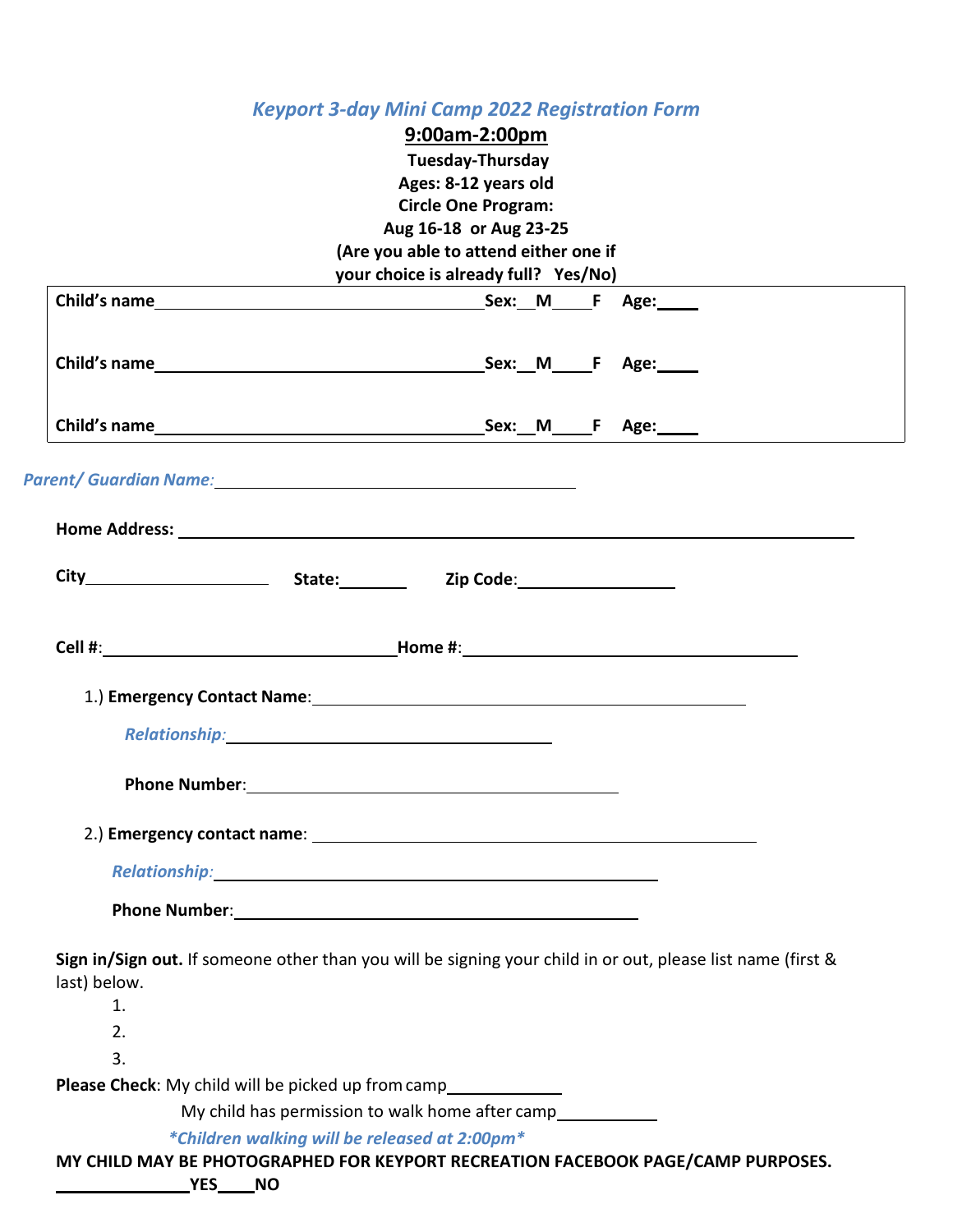#### **MEDICAL INFORMATION**

#### **\*\* PLEASE SPECIFY CHILD\*\***

| The following special health problems concerning my child should be noted- |
|----------------------------------------------------------------------------|
| if none, please circle "none."                                             |

**-HEART CONDITION -ALLERGY (specific below whether food, bee sting, etc.) -ASTHMA**

**-HEMOPHILIA -DIABETES -OTHER -NONE**

*Describe condition noted above with particularity, including any medications or other instructions:*

| If the event of a medical emergency, I hereby authorize the Keyport<br>Recreation staff to obtain medical attention or hospitalization for my<br>child.                                                                        |  |
|--------------------------------------------------------------------------------------------------------------------------------------------------------------------------------------------------------------------------------|--|
| Child's Physician: 1997 - 1998 - 1999 - 1999 - 1999 - 1999 - 1999 - 1999 - 1999 - 1999 - 1999 - 1999 - 1999 - 1                                                                                                                |  |
|                                                                                                                                                                                                                                |  |
| <b>Parent/Guardian contact numbers:</b>                                                                                                                                                                                        |  |
|                                                                                                                                                                                                                                |  |
|                                                                                                                                                                                                                                |  |
|                                                                                                                                                                                                                                |  |
| Relationship to child: Name of the Child Control of the Child Child Child Child Child Child Child Child Child Child Child Child Child Child Child Child Child Child Child Child Child Child Child Child Child Child Child Chil |  |

**I have read the information, verifying its accuracy, and agree to the statements made above:**

**Parent/Guardian Signature Date**